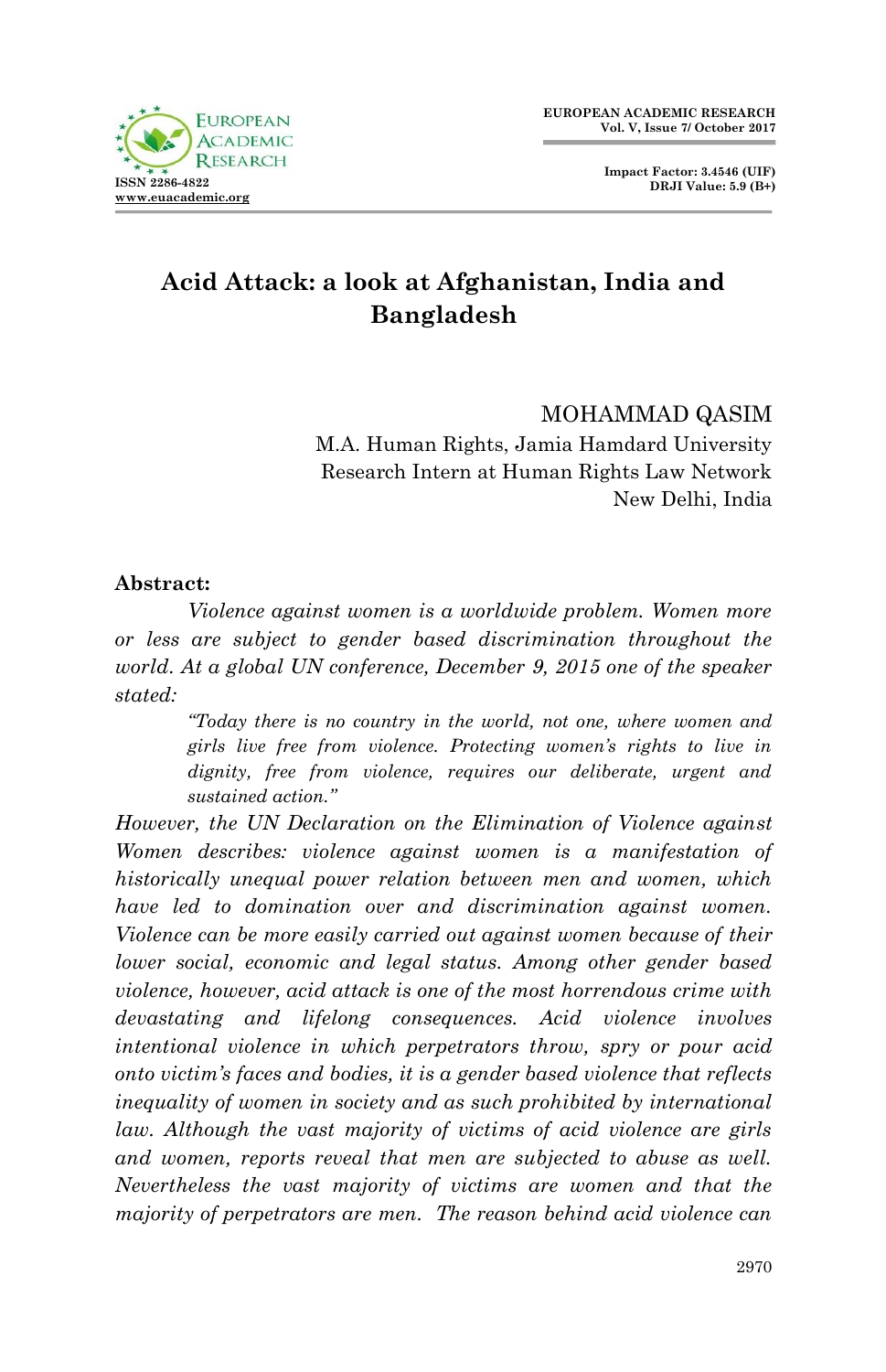*be different and ranges from marriage, love and sex proposal rejection to opposing traditional order, dowry related issues and property disputes. Discriminatory attitude towards women often result to violence against them and reflects the attitude that women are possessions, acid attackers often say if they cannot possess her then no one else can, these attackers view women as their property. Another discriminatory attitude motivating acid violence is that women are viewed as dishonoring men by not obeying their wishes, when a woman refuses a man's proposal it is seen as destroying his reputation and prestige and he restores it by burning her face with acid to show his masculinity and superiority. The consequences after a victim faces acid attack are endless, however, they used to suffer every day of their lives. Physical consequence include blindness, permanent disfigurement and destroying other parts of the body where acid is poured. Psychological consequence can ever be more pathetic and painful, victim is suffering psychological trauma when she feels her skin is burnt off, and after the attack the disfigurement and disabilities with which they have to bear for the rest of their lives. Moreover, victims are suffering tremendously economic consequences, after the attack they need to undergo complicated surgeries several times. Overall, acid violence victims are suffering every day of their lives not for their wrongs, but due to the fault of some ferocious animals roaming around freely in the society. It can be said that acid attack victims go through hell in this ordeal and their life becomes worse than death. Although acid attack occurs in many countries, however, studies reveal that it is more prevalent in south Asia.*

*Afghanistan had a relatively progressive attitude towards women and gender equality before the Soviet invasion and the subsequent emergence of Taliban. Afghan women were first given vote in 1919 only one year after the women in Britain and the country's first constitution in 1923 guaranteed equal rights for both men and women. When the Taliban came to power in 1996, they enforced their own strict Sharia-Law, excluded women from large parts of everyday life and imprisoned them into their homes. After the US-led war in 2001, a number of steps towards gender equality were taken in Afghanistan. Women rights and gender equality were enshrined in the new constitution in 2004 and in 2009 Afghanistan adopted the Elimination of Violence against Women (EVAW) law. However, enforcement of law guarding women rights were too weak and violence against women*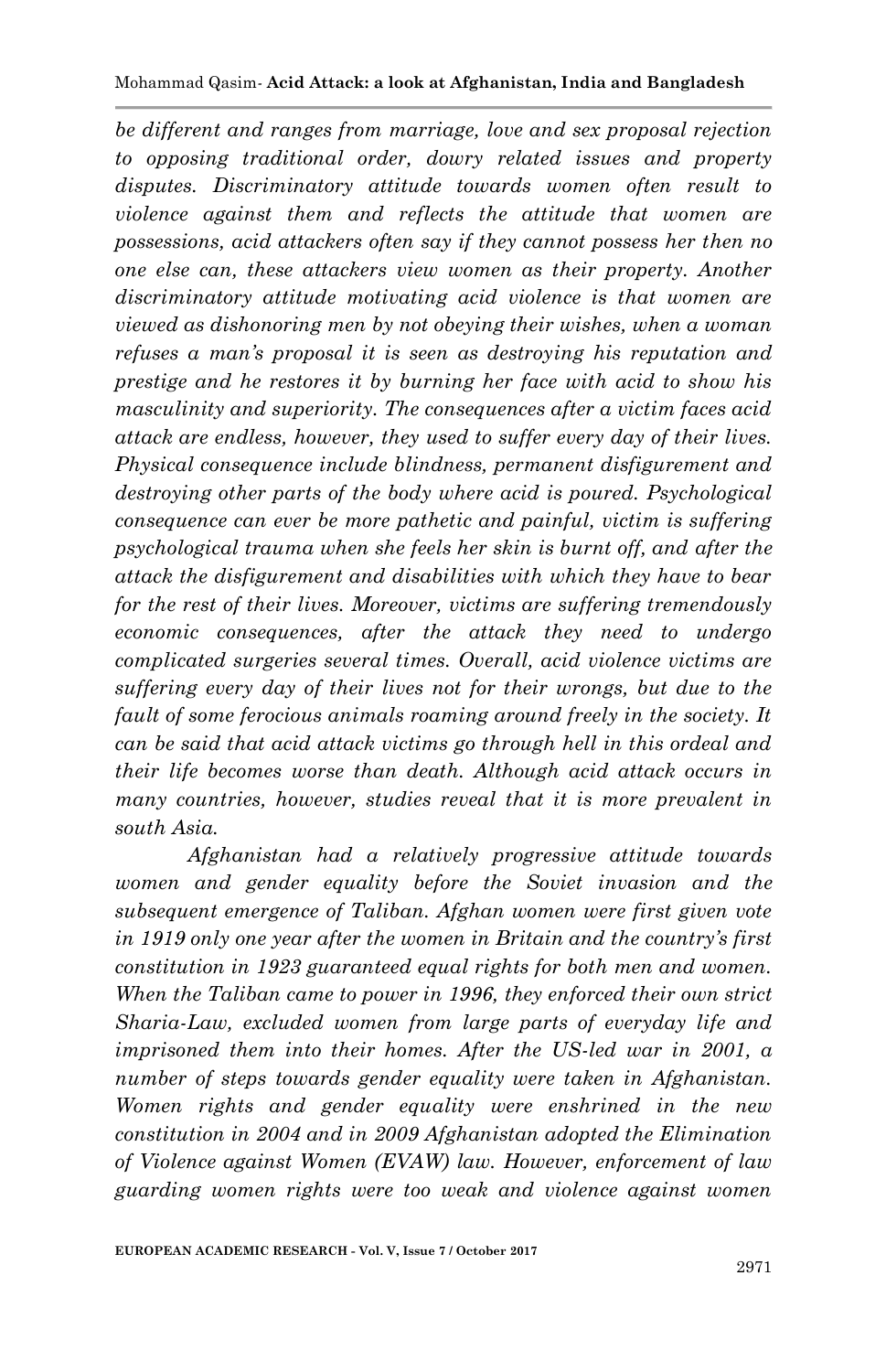*persist in the country. In 2011, Afghanistan was named one of the most dangerous country in the world to be a woman. Amnesty international reports 3,700 cases of violence against women including acid attack in the first eight months of 2016. Moreover, many cases go unreported. In short, harassment and violence are realities of everyday lives of afghan women. Hundreds of thousands of girls and women are victims of various forms of violence including acid attack in Afghanistan. Afghan girls and women who defy traditional gender roles and speak out for their rights and freedom are routinely subject to threats and violence from extremist groups like Taliban and others who share the same ideas about women and are expected to support legislation that will once again limit women's freedom. There is no official figure for acid violence cases in Afghanistan. The lack of legislation specifically dealing with acid violence contribute in many cases to go unreported.*

**Key words:** acid attack, Afghanistan, India and Bangladesh

#### **ACID ATTACK AND THE LAW IN AFGHANISTAN**

Considerable reforms have been made in Afghanistan's legal system in the past years. Afghanistan's 2004 constitution sets out the legal framework for protection and advancement of human rights, including women rights. Article 5 lists 22 acts including pouring acid and other chemical and dangerous substances as violence against women. Article 7 of the constitution says that the state shall abide by the UN charter and international treaties that Afghanistan has signed and the Universal Declaration of Human Rights. Article 22 prohibits any kind of discrimination including discrimination against women and describes that the citizens of Afghanistan, whether man or woman have equal rights and duties before the Law. Furthermore, Afghanistan ratified the Law on Elimination of Violence against Women in 2009, defining violence against women including acid attack as a major crime. Additionally, Afghanistan is a party to International Criminal Court (ICC) which considers discrimination against women, rape, forced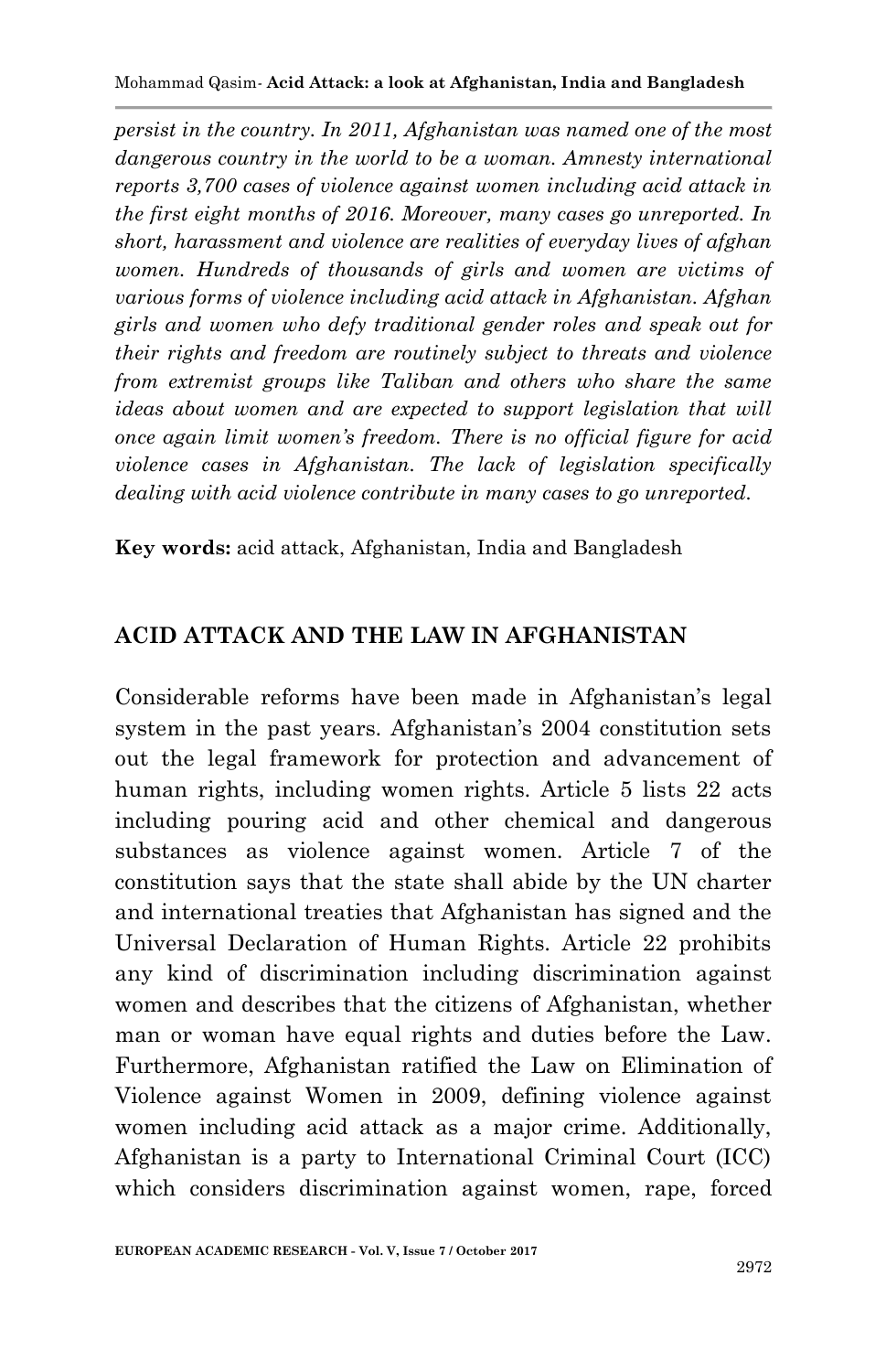prostitution, sexual slavery and forced pregnancy as crimes against humanity if perpetrated on a widespread and systematic scale. Though, Afghanistan government has a legal obligation to draft and implement policies preventing violence against women in its legal, judicial and executive dimensions to ensure prevention of violence against women. According to the Elimination of Violence against women (EVAW) law, violence against women including acid attack is punishable to at least 10 years imprisonment and at most life imprisonment.

### **THE LAW ON ACID ATTACK IN INDIA**

Among other gender based violence, acid attack is very rampant in India as well. Statistics show a clear increase in the number of acid attacks in India in recent years. At least 116 such attacks were reported in 2013. That figure rose to 225 in 2014 and 249 in 2015. Moreover, the number climbed to 300 in 2016. However, many cases remain unreported where victims die, especially in rural areas. Sometimes people try to hide information if the attacker was a husband or the family member of the victim so the number of acid attacks exceed 1000 in a year according to Acid Survivor Trust International (ASTI). The raising number of reported acid attacks from 106 in 2011 to 300 in 2016 shows India"s inability to tackle this heinous crime. There was no law specifically dealing with acid violence till 2013 in India. The law commission of India in report no. 226 which was submitted to the Supreme Court proposed the inclusion of acid attack as specific offences in Indian Penal Code and a law for compensation for victims of crime. The Indian Penal Code was amended on 2nd April 2013 (The Criminal Law Amendment Act 2013). The amendment resulted in insertion of sections 326A and 326B for specifically dealing with acid violence. Under the amendment Act 2013, the punishment for acid throwing is a minimum of 10 years imprisonment and can extend to life imprisonment with fine. And the punishment for attempted acid throwing is 5 years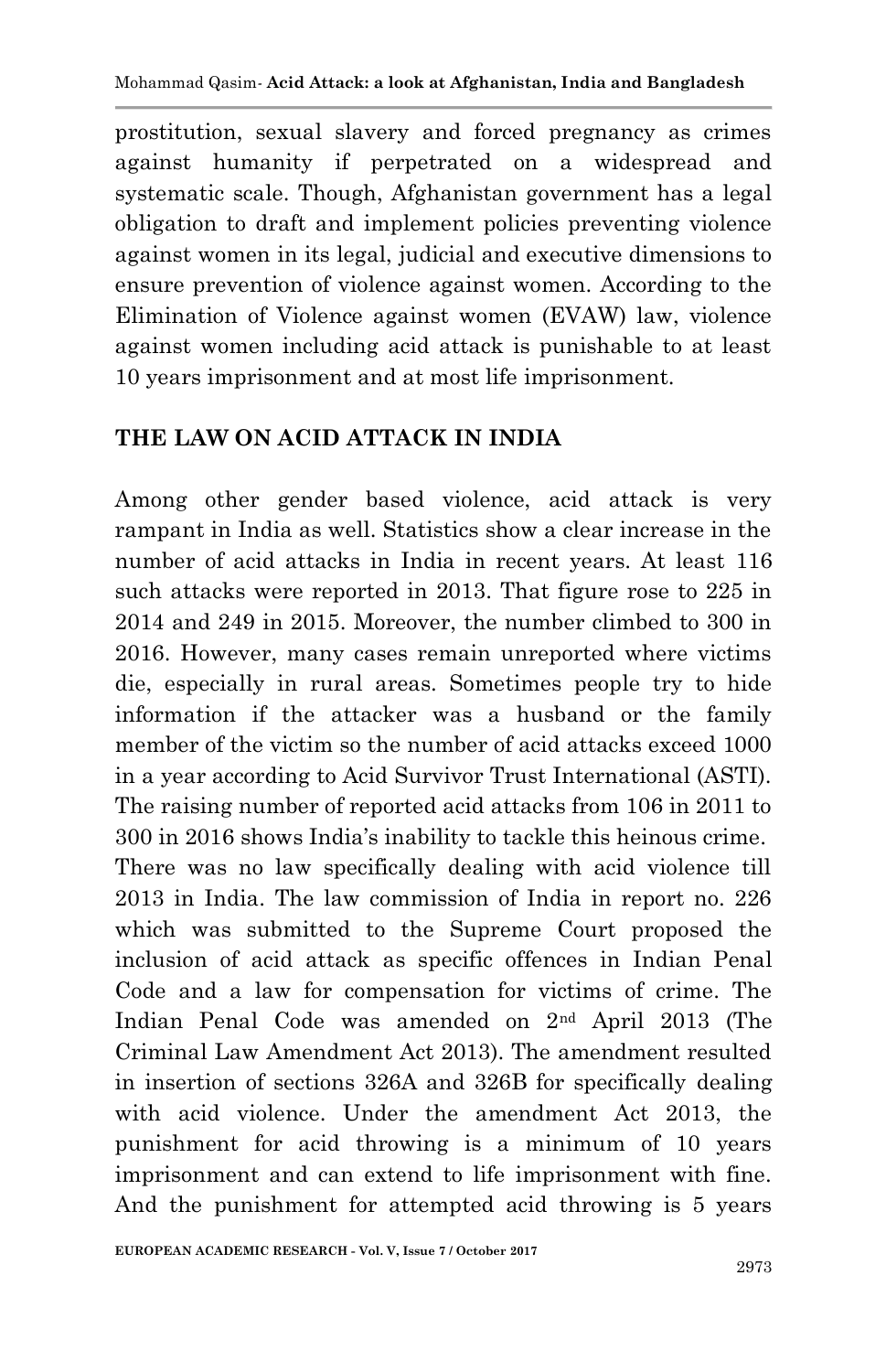imprisonment and can extend up to 7 years imprisonment with fine. The victims are entitled to compensation also which can go up to Rs. 10 Lakh. In addition The Rights of Persons with Disabilities Act was revised in 2016 to include acid attack survivors as physically disabled. That provide them access to education and employment with 3% of government job reserved for acid attack victims. Despite existing such legislation to combat acid violence, however, India is witnessing no better present rather the number of victims are rising. The attacks will continue to occur until the government does not treat the attackers more harshly and victims more generously. Easy availability of acid also contribute in rising attacks, there is a need of putting more tighter legislation on acid availability to prevent attack from the first place. Combatting harmful social norms negatively affecting women's life also empower women and contribute putting end on violence against women. Patriarchy mind set leading to marginalization of girls and sun preference result into men superiority subsequently violence against women including acid attack.

### **SUPREME COURT'S JUDGMENTS ON ACID ATTACK CASES**

### **Laxmi v. Union of India**

Laxmi was only 15 years old when she was attacked with acid by a man more than twice her age, who she refused to marry. The incident took place in broad daylight in one of Delhi"s busiest market (Khan Market) in 2005 left her emotionally and physically scarred. The brutal acid attack also left her disfigured and she underwent several major surgeries to try and reduce the burns on her skin. It led her to file Public Interest Litigations in the Supreme Court of India, seeking changes in the law and asked the government to take step to restrict sale of acid. But privately she struggled to cope with dramatic change in look and confidence following the horrifying attack. Meanwhile the Supreme Court of India ruled in favor of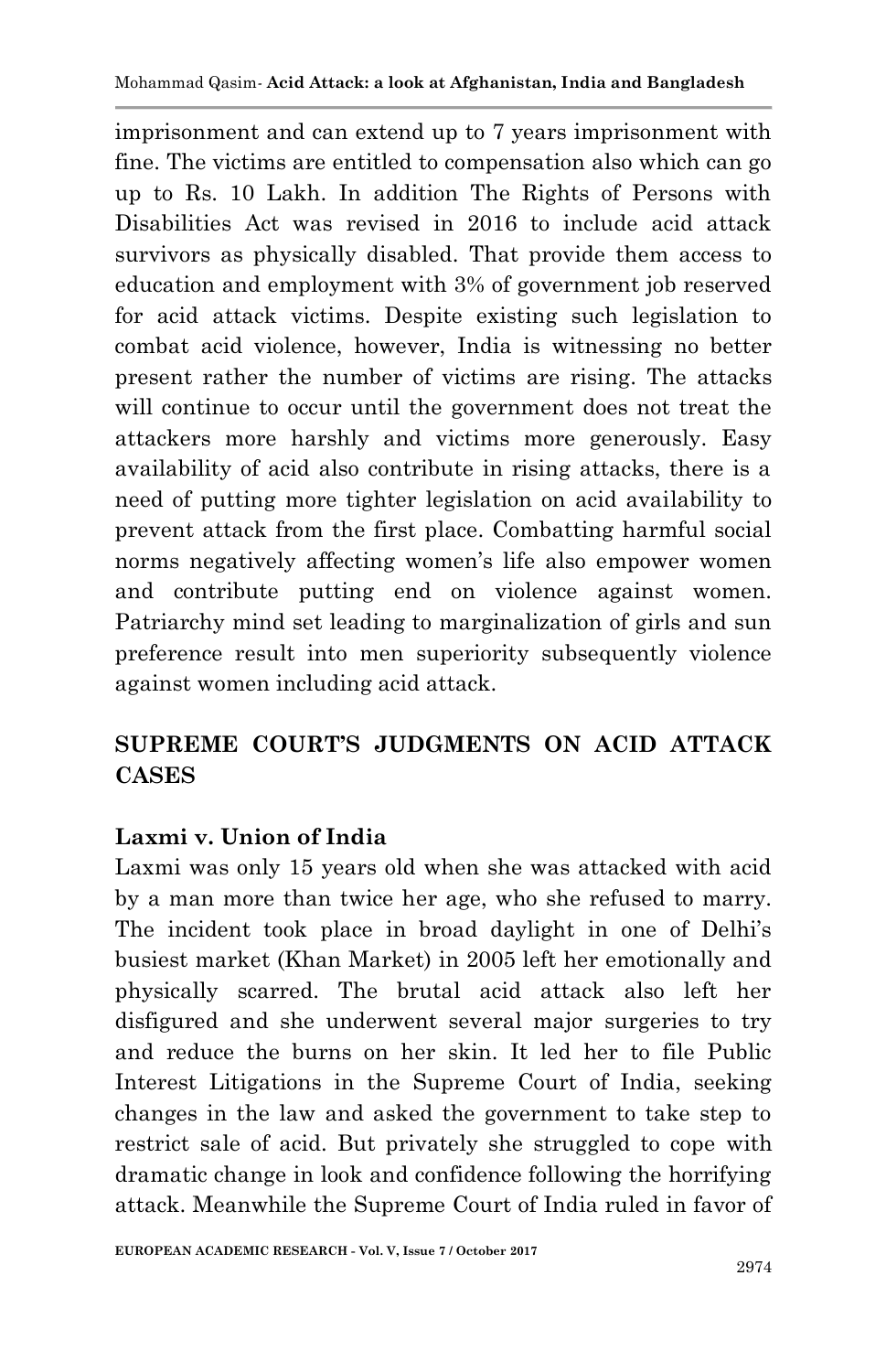Laxmi's petition in 2013, thereby creating a fresh set of restrictions on the sale of acid. Under the new regulation, acid cannot be sold to any individual below the age of 18 years. One is also required to provide a photo identity card before buying acid.

> "In Laxmi v. Union of India Writ Petition (Crl) No. 129 of 2006 on 6.2.2013 the Supreme Court of India given order to the ministry of home affairs and ministry of chemical and fertilizers to convene a meeting discussing enactment of appropriate provisions for effective regulation of sale of acid in the country, measure for proper treatment, aftercare and rehabilitation of acid attack victims and compensation to acid violence victims payable by the state. On 18 July 2013 the order given by the Supreme Court of India containing directions as follows:

- Over the counter, sell of acid is completely prohibited unless the seller maintains a registrar recoding the sale of acid which will contain details of the person, to whom acid is sold and the quantity sold. The buyer is also required to show a photo identity card issued by the government containing his address and also the purpose of procuring acid.
- No acid shall be sold to any person below the age of 18 years.
- Acid attack victims shall be paid compensation of at least Rs. 3 lakh by the concerned state as the aftercare and rehabilitation cost."

Furthermore, the Supreme Court of India in Laxmi v. Union of India Writ Petition (Crl) No. 129 of 2006 passed another order on December 3, 2013 expressing its great concern on states to comply and frame the rule to regulate sale of acid and other corrosive substances stating one of the necessary steps for reducing acid attacks which is on the rise. The Supreme Court, moreover, emphasized on providing adequate aftercare and rehabilitation for the victims of acid violence through paying proper compensation by the concern states. In addition, the Supreme Court directed chief secretaries of states and the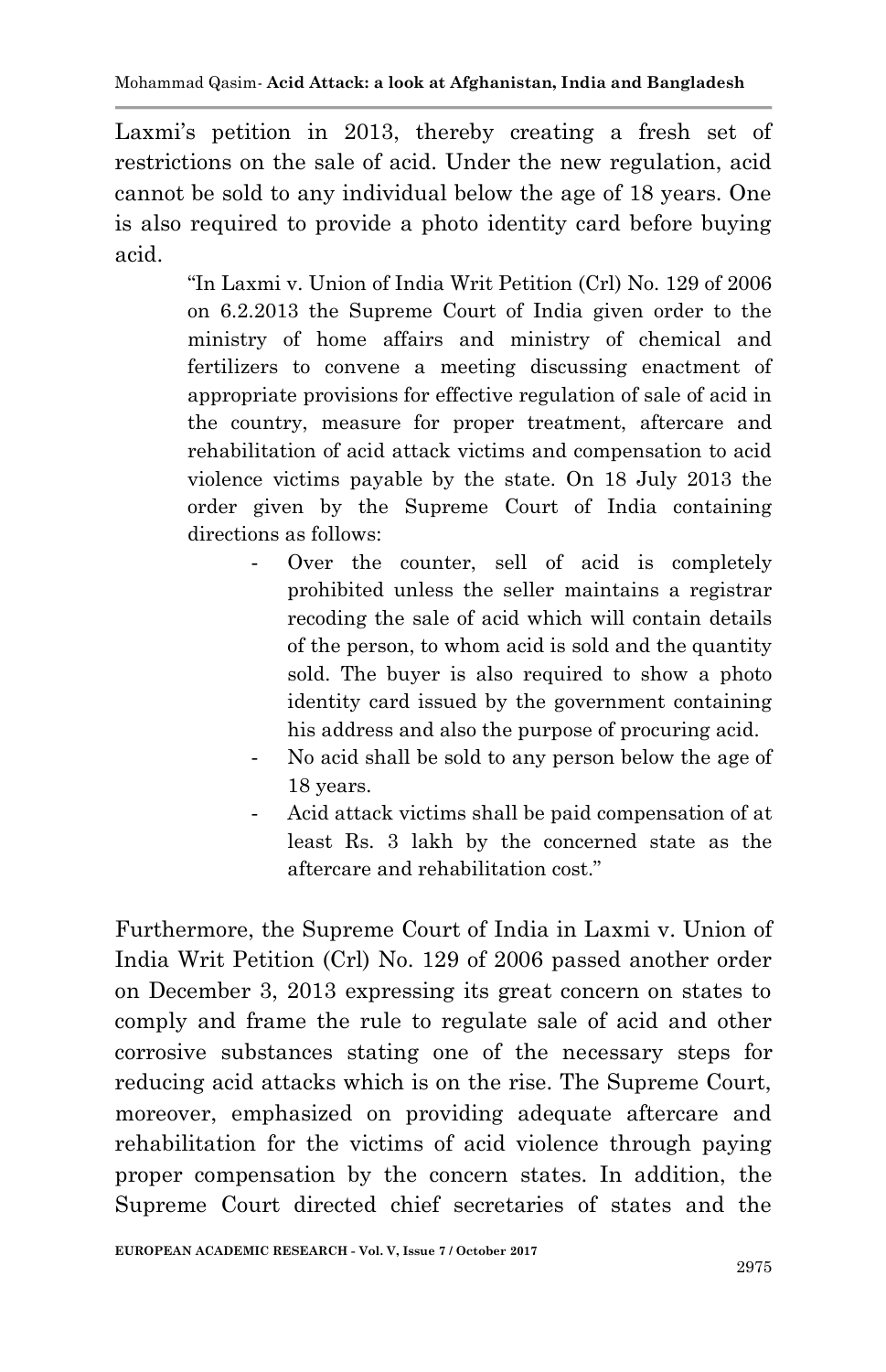administrators of the union territories in bearing 100% cost of treatment of acid attacks victims. Another Supreme Court's judgment in Laxmi vs Union of India Wit Petition (C) No. 29 of 2006 is given on April 10-2015. The Supreme Court again expressed its great concerns about the rise of acid attacks in the country, need of adequate compensation and appropriate treatment of the victims , the order dated 10.4.2015 is as follows:

> "The States/UTs will take a serious note of the directions of the Supreme Court with regard to treatment and payment of compensation to acid attack victims and to implement these directions through the issue of requisite orders/notifications.

> The private hospitals will also be brought on board for compliance and the States/UTs will use necessary means in this regard.

> No hospital/clinic should refuse treatment citing lack of specialized facilities.

> Action may be taken against hospital/clinic for refusal to treat victims of acid attacks and other crimes in contravention of the provisions of Section 357C of the Code of Criminal Procedure, 1973.

> With regard to the banning of sale of acid across the counter, we direct the Secretary in the Ministry of Home Affairs and Secretary in the Ministry of Health and Family Welfare to take up the matter with the State Governments/Union Territories to ensure that an appropriate notification to this effect is issued within a period of three months from today. It appears that some States/Union Territories have already issued such a notification, but, in our opinion, all States and Union Territories must issue such a notification at the earliest.

> The final issue is with regard to the setting up of a Criminal Injuries Compensation Board. In the meeting held on 14.03.2015, the unanimous view was that since the District Legal Services Authority is already constituted in every district and is involved in providing appropriate assistance relating to acid attack victims, perhaps it may not be necessary to set up a separate Criminal Injuries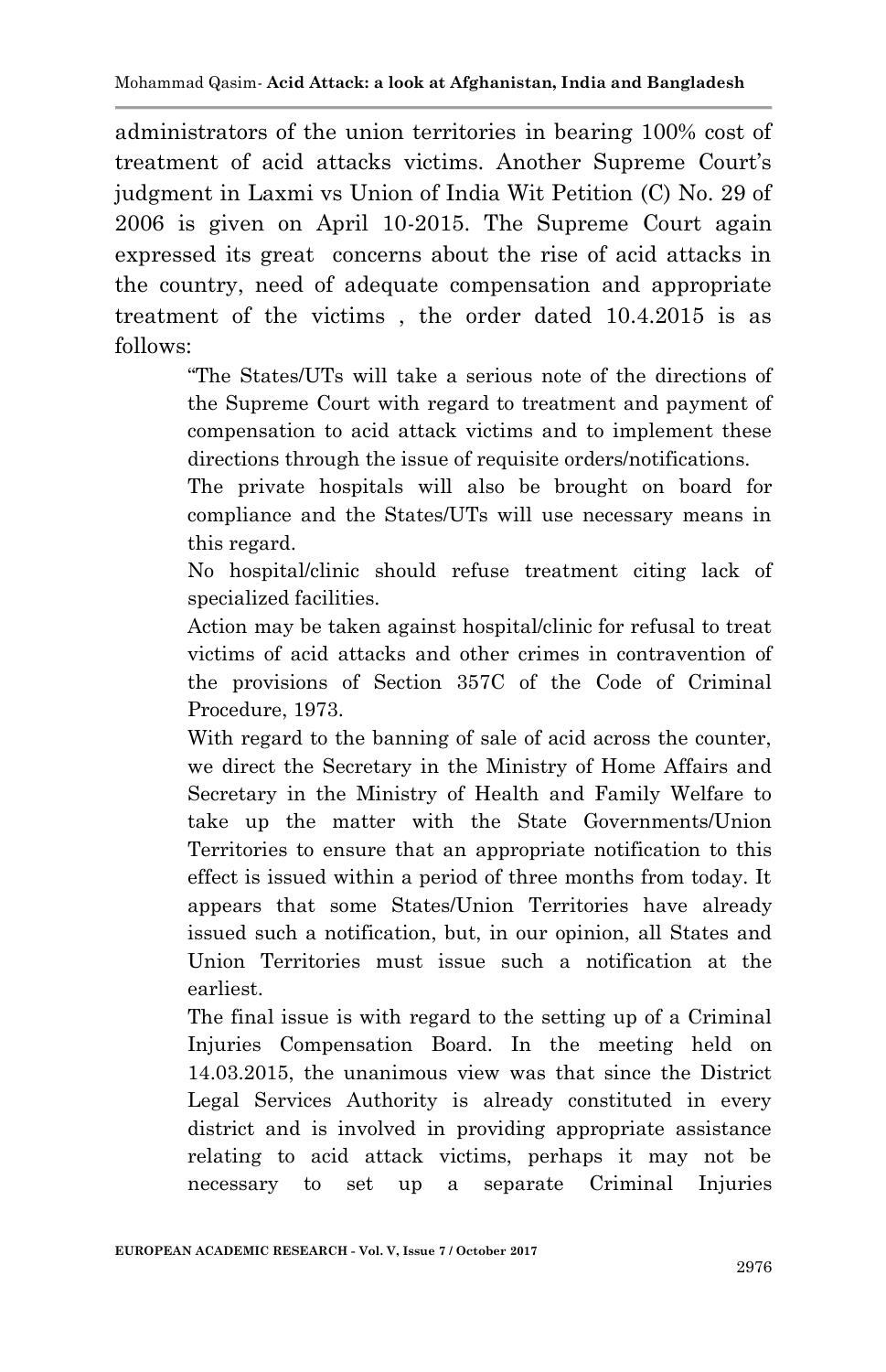Compensation Board. In other words, a multiplicity of authorities need not be created.

In our opinion, this view is quite reasonable. Therefore, in case of any compensation claim made by any acid attack victim, the matter will be taken up by the District Legal Services Authority, which will include the District Judge and such other co-opted persons who the District Judge feels will be of assistance, particularly the District Magistrate, the Superintendent of Police and the Civil Surgeon or the Chief Medical Officer of that District or their nominee. This body will function as the Criminal Injuries Compensation Board for all purposes."

In addition, on December 7, 2015, the Supreme Court of India along with expressing its grave concern over state's failure to implement guidelines issued by the court in Laxmi v. union of India enhanced the compensation given to the victims from Rs. 3 Lakh to Rs. 10 lakh while delivering a judgment in Chanchal Paswan case who was an acid attack victim in Bihar. Court has also directed all the State Governments and Union Territories to consider the plight of such victims and take appropriate steps including their names under the disability list. In the meanwhile, court observed that acid attack continue to occur as states failed to regulate supply. Court observed:

> These attacks have been rampant for the simple reason that there has been no proper implementation of the regulations or control for the supply and distribution of acid. There have been many cases where the victims of acid attack are made to sit at home owing to their difficulty to work. These instances unveil that the State has failed to check the distribution of acid falling into the wrong hands even after giving many directions by this Court in this regard.

> Henceforth, a stringent action be taken against those erring persons supplying acid without proper authorization and also the concerned authorities be made responsible for failure to keep a check on the distribution of the acid.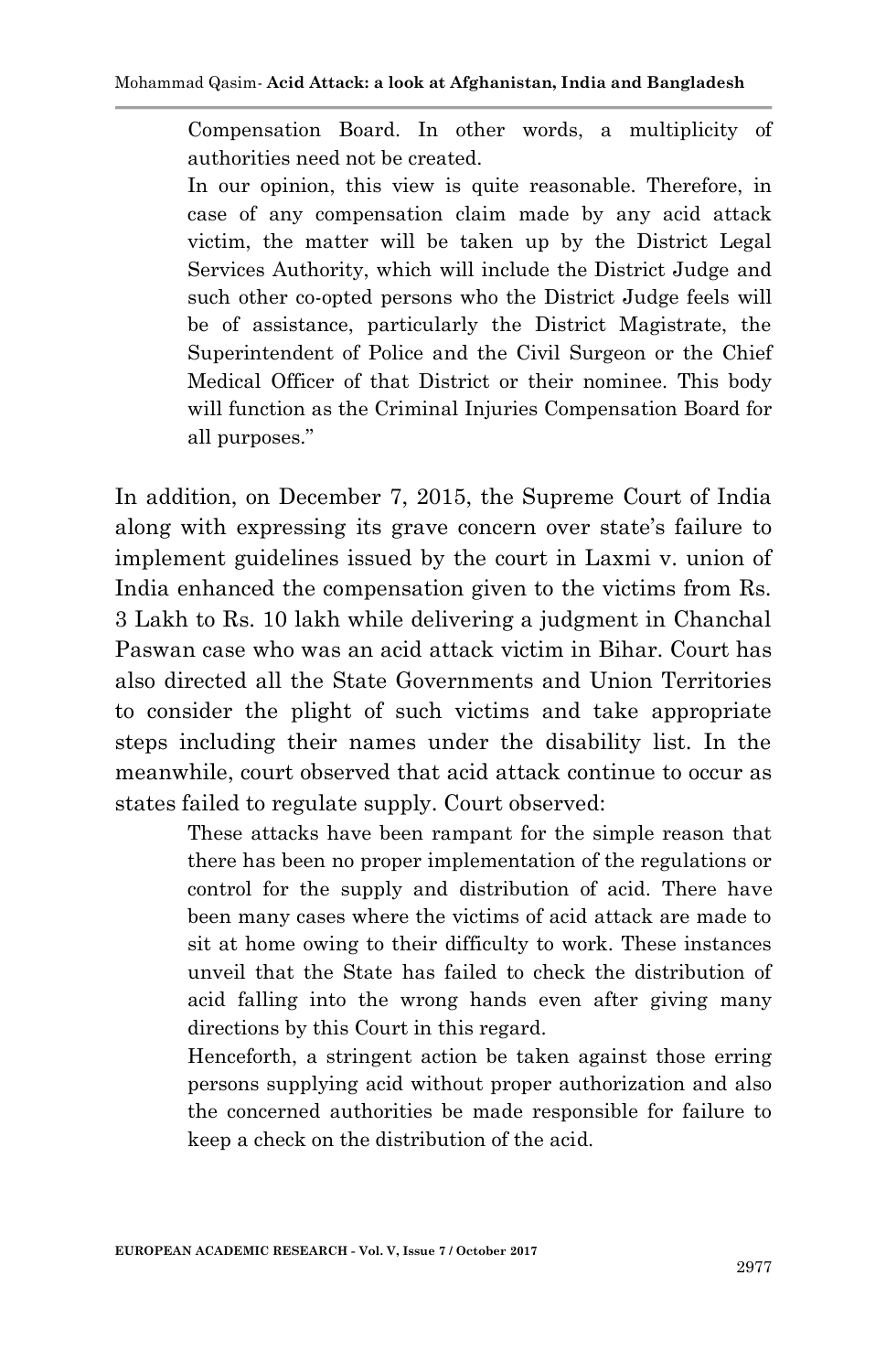#### **Parivartan Kendra v. Union of India**

Chanchal Kumari, a 23 years old Dalit girl from Bihar was severely burnt and her face completely disfigured on October 21,2012 when four boys climbed on the roof of her house where she and her sister, Sonam Kumari were sleeping. The boys brutally poured acid on Chanchal"s body and tremendously injured her. The reason apparently was marriage refusal. Sonam who were sleeping with her sister received acid burns too. Laxmi"s long legal battle paid dividends when the Supreme Court, on July 18, 2013, ordered strict regulation of sale of acid. In a series of orders since then, it has ordered compensation for and rehabilitation of victims, their free treatment in hospitals and asked for acid attack to be made a non-bailable offence.

The Supreme Court of India in Parivartan Kendra v. union of India Writ Petition (Civil) No. 867 of 2013 ordered:

> "We direct the concerned Government to compensate the victim Chanchal to a tune of Rs. 10 Lakhs, and in light of the Judgment given in Laxmi"s case we direct the concerned State Government of Bihar to compensate the main victim's sister, Sonam to a tune of ₹3 Lakhs. Of the Total amount of Rs. 13 Lakhs, a sum of Rs. 5 lakhs shall be paid to the victim and her family within a period of one month and the remaining sum of Rs. 8 lakhs shall be paid to the victims within a period of three months from the date of this order.

> Furthermore, the State shall upon itself take full responsibility for the treatment and rehabilitation of the victims of acid attack as per the Guidelines provided in Laxmi"s case, (2015) 5 SCALE 77, vide order dated 10.4.2015

> Disposing of the present writ petition, we additionally direct all the States and Union Territories to consider the plight of such victims and take appropriate steps with regard to inclusion of their names under the disability list.

### **Mumbai High Court**

In March 2017, Mumbai High Court while hearing a petition filed by a 14 years old girl who is a victim of rape and seeking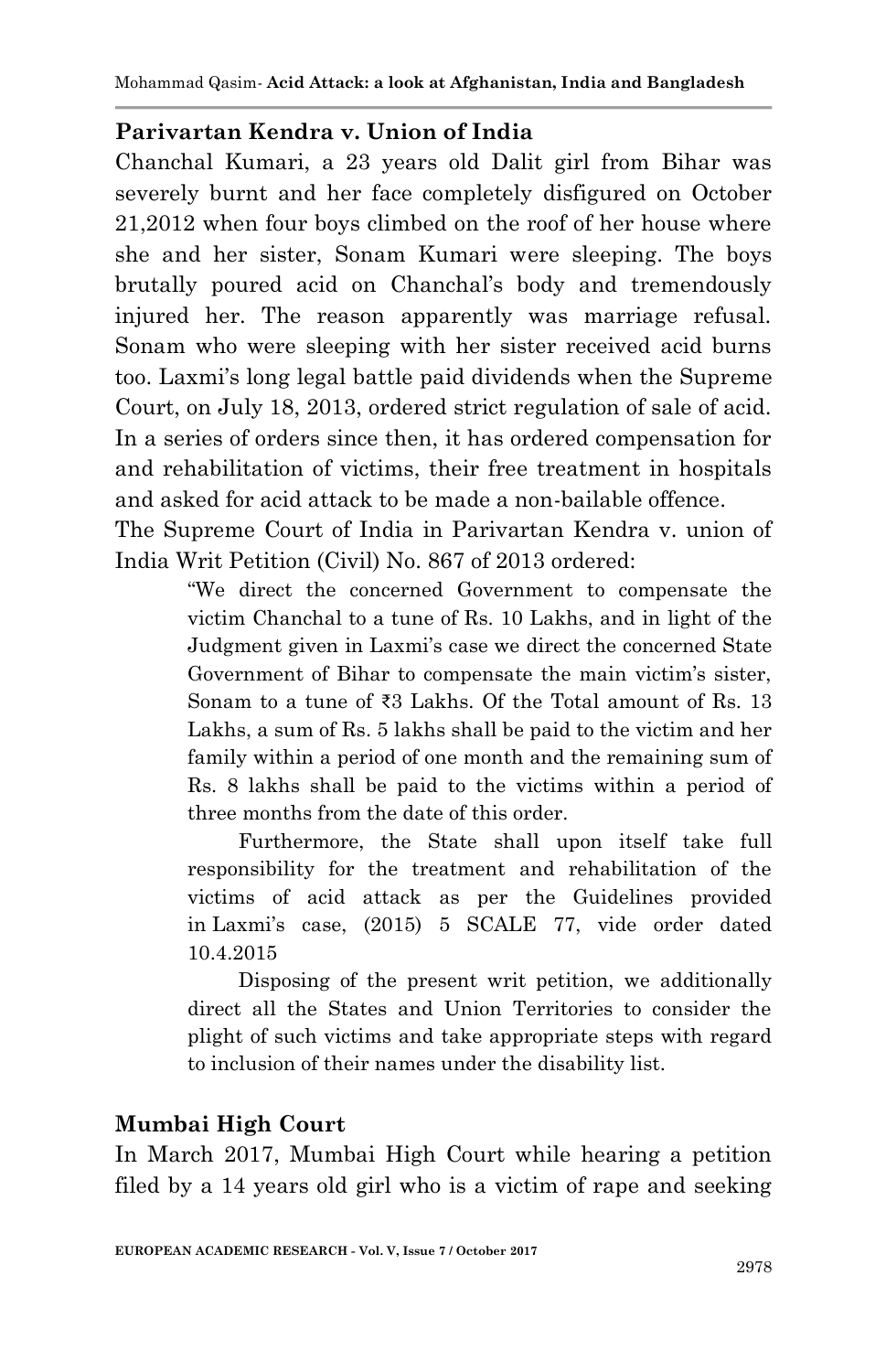compensation of Rs. 3 lakh under the scheme. The girl was given Rs. 2 lakh compensation after the petition was filed in October 2016. The High Court expressed its grave concern about compensation to acid attack, rape and sexual assault victims under Maharashtra"s Manodhairya scheme. The court stated, the scheme does not have a human face, furthermore, the High Court asked the government to look after revising the scheme giving little more protection to the victims. The court pointed to other states like Goa, where Rs. 10 lakh is given as compensation to victims of rape and acid attack, further stated that court stated that they expected Maharashtra also to be progressive. In the meanwhile, the court added that the orders of this court and other relevant Supreme Court"s judgments on this issue should be placed before the chief secretary and he can decide on this concern within four weeks.

### **INDIA'S FIRST DEATH PENALTY ON ACID VIOLENCE**

Preeti Rathi, a 23 year old girl from Delhi who came to Mumbai and was supposed to join as a nurse in Indian Navy was brutally attacked with acid by Panwar, Rathi's neighbor on May 2, 2013. Rathi died of multiple organ failure after a month at Bombay Hospital. Panwar attacked her as he was jealous of her success and she had rejected his marriage proposal. Ankur Pawan, 26 years old and convicted in the murder of Rathi was awarded death penalty for the first time in acid attack case by a special Women"s Court in Mumbai. Special Judge, A S Shende, ruled: "Having considered the mitigating and aggravating circumstances of the case, Supreme Court judgments and recent judgments on acid attack cases, you have been sentenced to death under charges of section 302 IPC (murder)." In the meanwhile, the court set a fine of Rs. 5,000 to be paid by Panwar. The court held that the mitigating circumstances, including his young age, the possibility of reform and social condition, were not found in favour as compared to the aggravating circumstances in the case.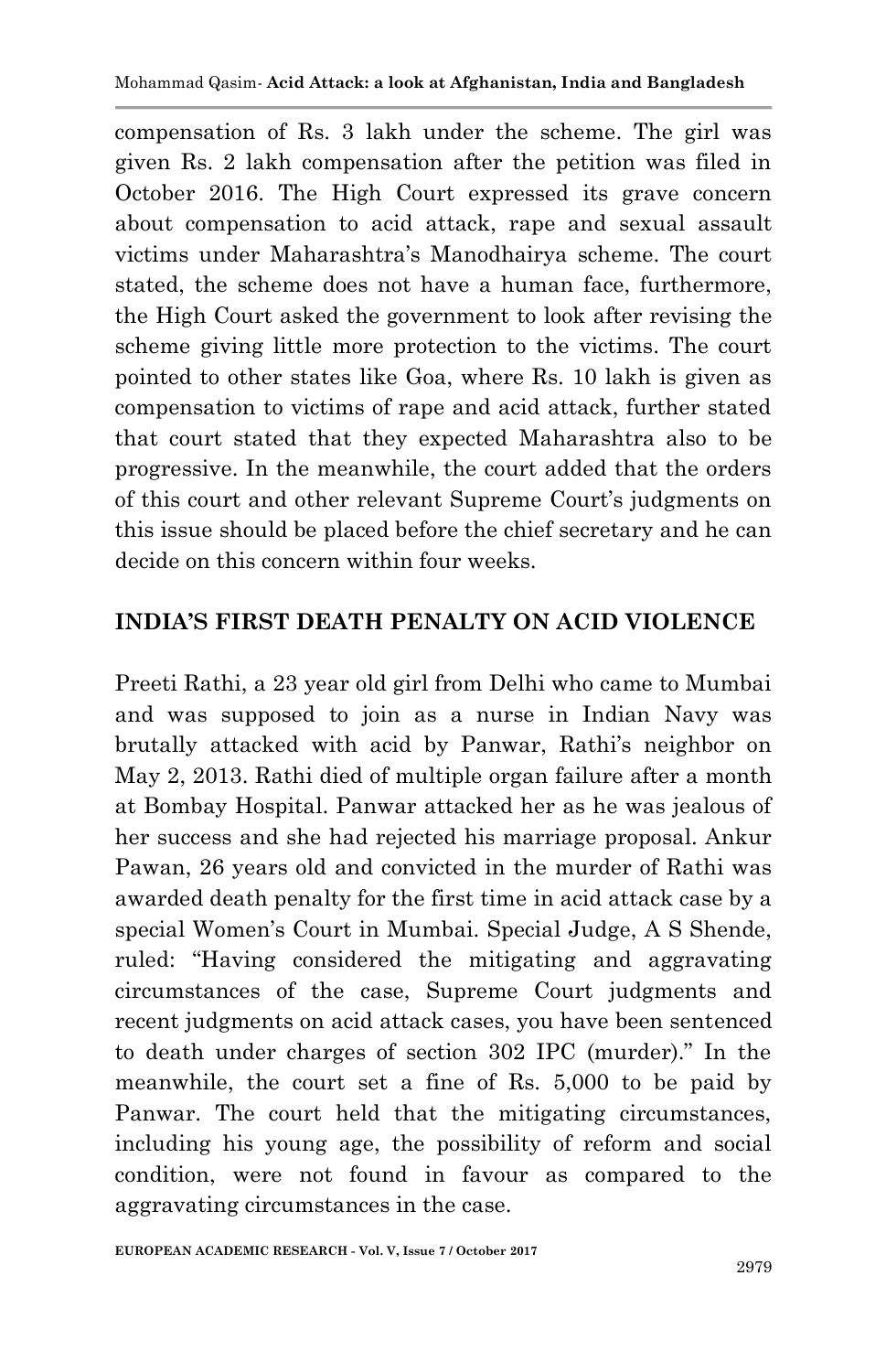The court accepted the prosecution's contention that it was a murder resulting out of Panwar"s unilateral love for Rathi. The court held that since Rathi did not reciprocate the love, Panwar decided to destroy her. The court said Panwar's act was 'sadist' as submitted by the prosecution and held that he had not been able to explain the scars on his hand, which the investigators said had been caused due to spilling of acid on his hand while flinging it at Rathi.

The court held that the murder fell in the category of "rarest of rare" and observed that the scale of brutality in acid attack cases is more than that in cases of rape.

The judge held that rape is considered to destroy the soul of the victim, but she can be rehabilitated if her identity is not disclosed. However, in the case of an acid attack, the survivors have to live with their destroyed bodies.

## **BANGLADESH EFFORTS TO STOP ACID VIOLENCE**

Although acid attack is a problem worldwide but it seems to be more acute and rampant in South Asia. Hundreds of girls and women are victims of this horrifying crime in Afghanistan, however there is no official figure for acid attack cases in the country. The Acid Attack Survivor Foundation India reports that there has a steep raise in acid attack incidents from 106 in 2011 to 249 in 2015, however several cases go unreported. According to Acid Survivor Foundation there are 200 acid attack cases reported annually in Pakistan and the number reported cases increased since last years. Bangladesh also witnessed remarkable increase in acid attack cases with a number of 240 in the year 2000 and 494 in 2002. However, the country made dramatic progress in reducing acid attack violence after enacting laws punishing offenders and regulating acid distribution. The figure decreased from 417 in 2003 to 44 in 2016.

In 2002 Bangladesh enacted two comprehensive separate laws, Acid Crime Control Act (ACCA) and Acid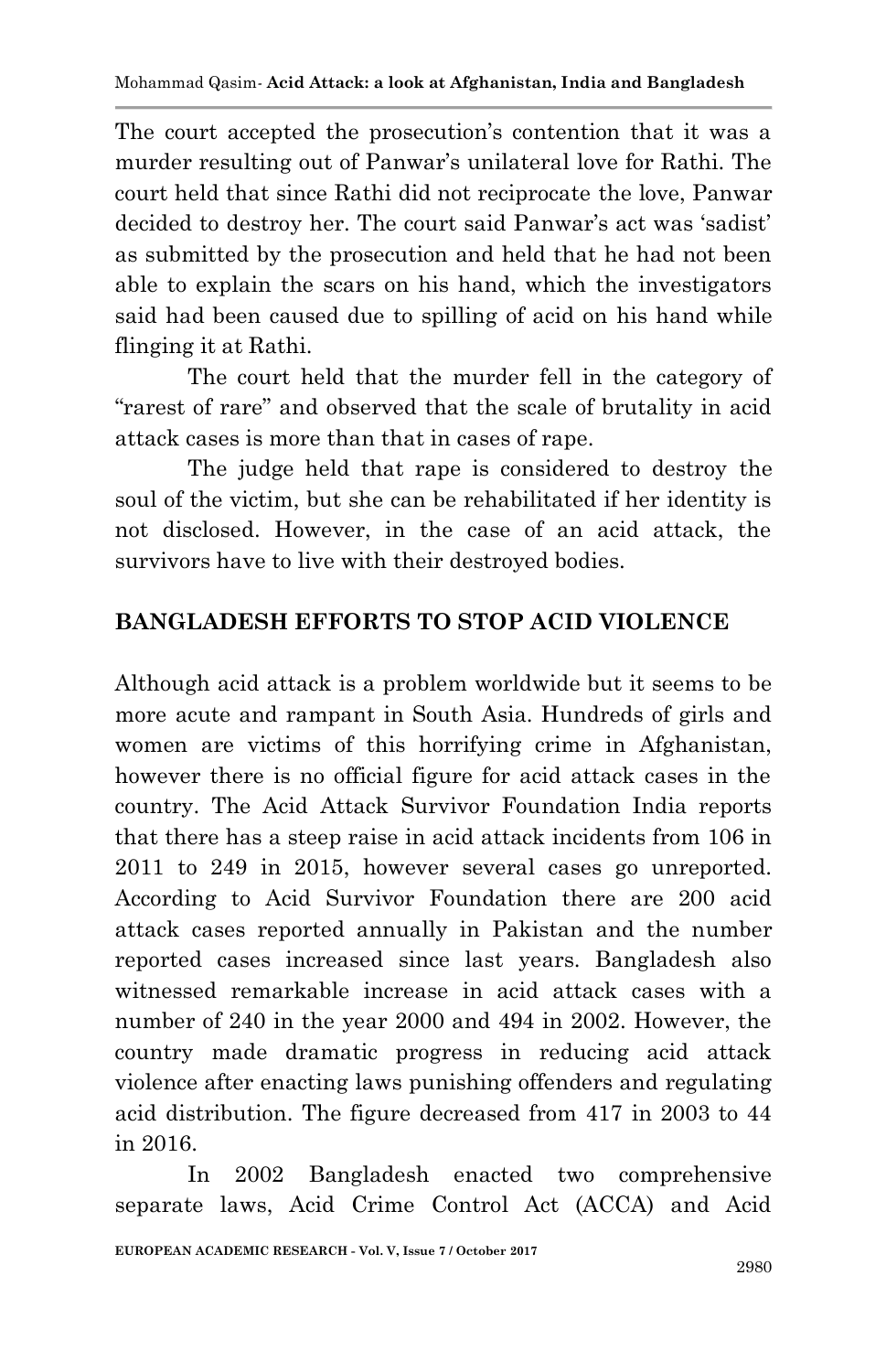Control Act (ACA). The first one heightens penalties and create special court procedures for acid attack cases. Acid Crime Control Act allows the court to impose death penalty for acid attacks. The level of punishment is tied to the parts of the body affected, if the victim dies, or losses sight and hearing, or if the victim"s face or reproductive organs are damaged, the offender faces death penalty or life imprisonment as well as a fine up to nearly Rs. 1 lakh. If the acid attack harms other parts of the body, the offender faces 7 to 14 years imprisonment and a fine of nearly Rs. 50,000. Moreover, throwing acid or attempt to throw without causing any physical or psychological suffering is also punishable with a sentence between 3 to 7 years and a fine of nearly Rs. 50,000. Furthermore, Acid Crime Control Act requires the creation of acid crime tribunals in each district. The acid attack crime is also a non-bailable offence now in Bangladesh.

The second law, Acid Control Act creates a national acid control council framing policies to prevent misuse of acid and monitors trade, import, transportation and storage of acid. In addition, Acid Control Act enacted policies for treatment and rehabilitation of victims, adopt measures to enhance public awareness about dangers of acid, collect data regarding the use and misuse of acid and proper acid waste management. The Act punishes unlicensed production, import, transportation and use of acid by 3 to 10 years imprisonment plus fine of up to Rs. 50,000. In the meanwhile, ACA designs compensation schemes to help victims of acid violence in their treatment and rehabilitation.

### **CONCLUSION**

Although gender based discrimination takes several forms, however, acid violence is one of the most heinous one with devastating and lifelong consequences. Acid attack is gender related violence as the vast majority of victims are women and majority of perpetrators are men. Despite enacted laws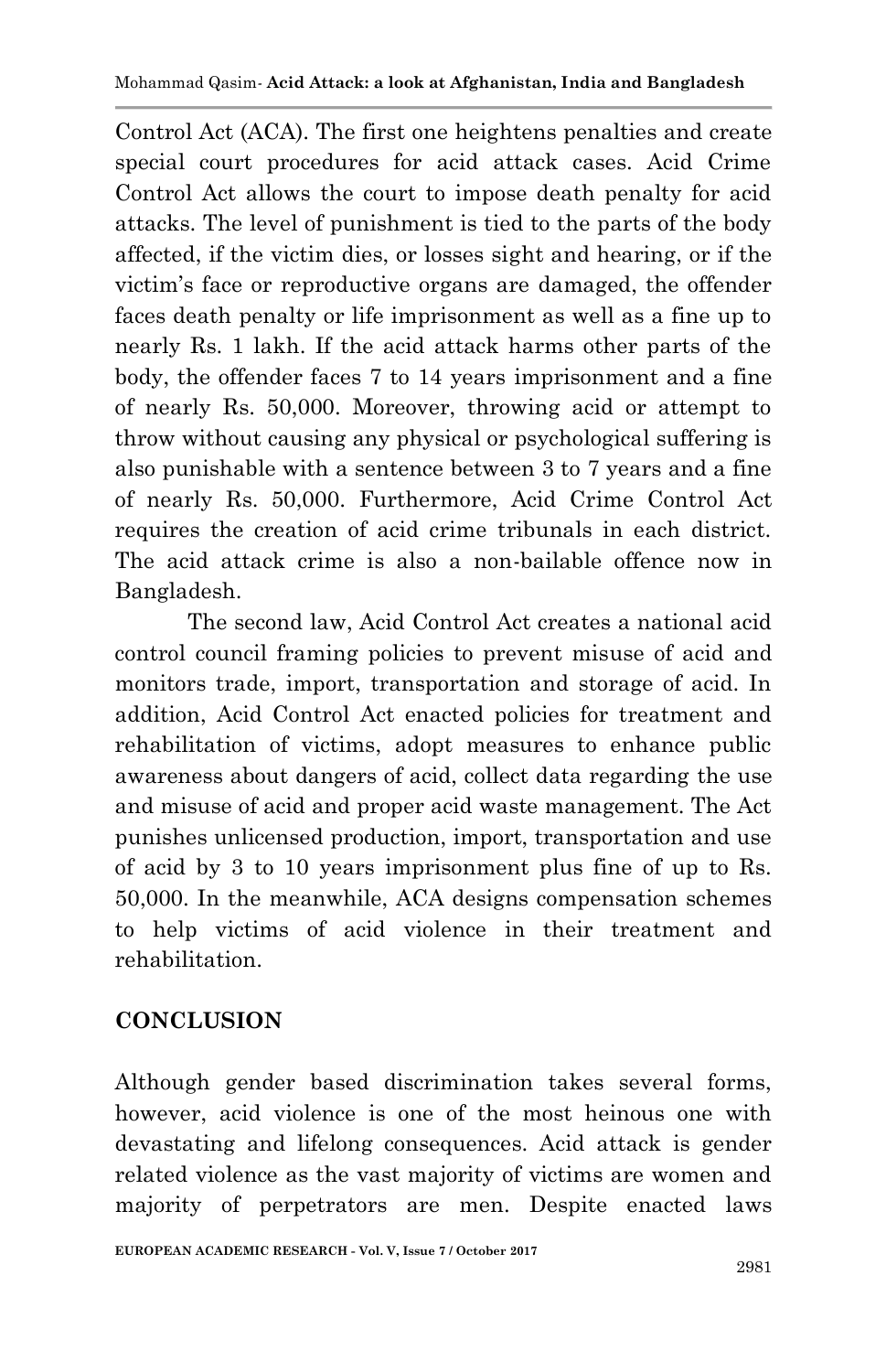criminalizing acid violence, the number of victims are rising in India and Afghanistan except in Bangladesh which the number of acid violence is fallen due to harsher punishment. Lack of appropriate legislation punishing the criminals harshly, regularizing use of acid and inappropriate implementation of the law dealing with acid violence all together contributed to this crime to persist. Governments should take serious steps, adopt proper legislations to combat acid attacks, control distribution of acid and insure implementation of the law in order to stop this crime. Moreover, comprehensive compensation schemes are required for aftercare and rehabilitation of victims.

#### **REFRENCES**

- 1. [http://www.unwomen.org/en/news/stories/2015/12/zero](http://www.unwomen.org/en/news/stories/2015/12/zero-tolerance-a-must-to-end-violence-against-women-and-girls-leaders-say-at-global-un-conference)[tolerance-a-must-to-end-violence-against-women-and-girls](http://www.unwomen.org/en/news/stories/2015/12/zero-tolerance-a-must-to-end-violence-against-women-and-girls-leaders-say-at-global-un-conference)[leaders-say-at-global-un-conference](http://www.unwomen.org/en/news/stories/2015/12/zero-tolerance-a-must-to-end-violence-against-women-and-girls-leaders-say-at-global-un-conference)
- 2. <http://www.un.org/documents/ga/res/48/a48r104.htm>
- 3. [http://www.livemint.com/Politics/nsFOWQPFyWWVNoTMkn](http://www.livemint.com/Politics/nsFOWQPFyWWVNoTMknCekK/Acid-violence-knows-no-gender.html) [CekK/Acid-violence-knows-no-gender.html](http://www.livemint.com/Politics/nsFOWQPFyWWVNoTMknCekK/Acid-violence-knows-no-gender.html)
- 4. [https://yaleglobalhealthreview.com/2015/10/15/acid-attacks-in](https://yaleglobalhealthreview.com/2015/10/15/acid-attacks-in-south-asia/)[south-asia/](https://yaleglobalhealthreview.com/2015/10/15/acid-attacks-in-south-asia/)
- 5. [https://www.amnesty.org.uk/womens-rights-afghanistan](https://www.amnesty.org.uk/womens-rights-afghanistan-history)[history](https://www.amnesty.org.uk/womens-rights-afghanistan-history)
- 6. [http://www.telegraph.co.uk/news/worldnews/asia/afghanistan/](http://www.telegraph.co.uk/news/worldnews/asia/afghanistan/8576474/Afghanistan-named-most-dangerous-country-for-women.html) [8576474/Afghanistan-named-most-dangerous-country-for](http://www.telegraph.co.uk/news/worldnews/asia/afghanistan/8576474/Afghanistan-named-most-dangerous-country-for-women.html)[women.html](http://www.telegraph.co.uk/news/worldnews/asia/afghanistan/8576474/Afghanistan-named-most-dangerous-country-for-women.html)
- 7. [https://www.amnesty.org.in/show/blog/amnesty-international](https://www.amnesty.org.in/show/blog/amnesty-international-annual-report-2016-17-afghanistan)[annual-report-2016-17-afghanistan](https://www.amnesty.org.in/show/blog/amnesty-international-annual-report-2016-17-afghanistan)
- 8. [http://nytlive.nytimes.com/womenintheworld/2016/08/10/kabul](http://nytlive.nytimes.com/womenintheworld/2016/08/10/kabuls-women-seek-safety-indoors-after-a-series-of-acid-attacks/?mcubz=1) [s-women-seek-safety-indoors-after-a-series-of-acid](http://nytlive.nytimes.com/womenintheworld/2016/08/10/kabuls-women-seek-safety-indoors-after-a-series-of-acid-attacks/?mcubz=1)[attacks/?mcubz=1](http://nytlive.nytimes.com/womenintheworld/2016/08/10/kabuls-women-seek-safety-indoors-after-a-series-of-acid-attacks/?mcubz=1)
- 9. <http://www.asianlii.org/af/legis/const/2004/1.html>
- 10. <http://landwise.resourceequity.org/record/2695>